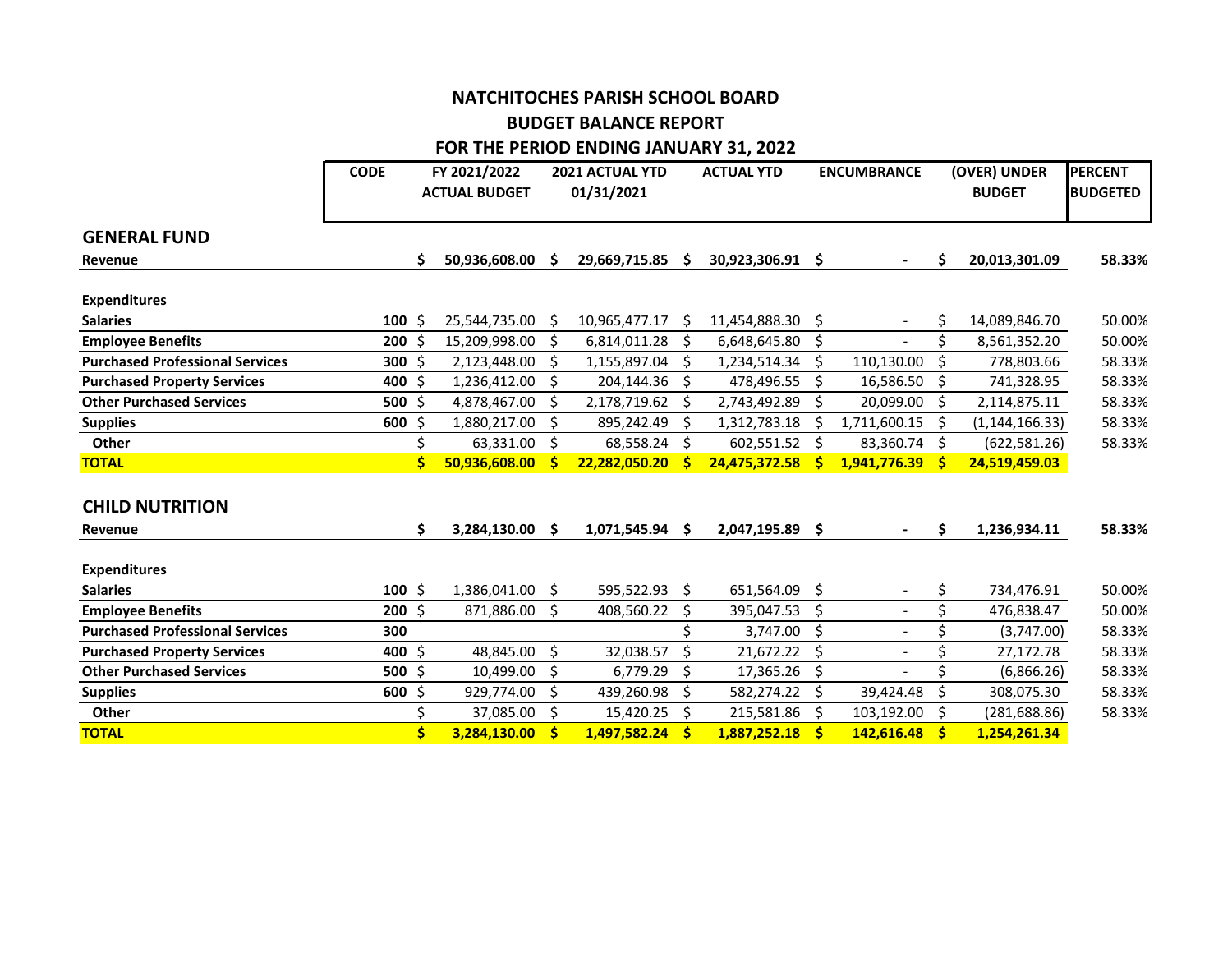|                                        | <b>CODE</b> | FY 2021/2022            |                      | <b>2021 ACTUAL YTD</b> |                          | <b>ACTUAL YTD</b>   |                   | <b>ENCUMBRANCE</b> |                    | (OVER) UNDER            |                          | <b>PERCENT</b>  |
|----------------------------------------|-------------|-------------------------|----------------------|------------------------|--------------------------|---------------------|-------------------|--------------------|--------------------|-------------------------|--------------------------|-----------------|
|                                        |             |                         | <b>ACTUAL BUDGET</b> |                        | 01/31/2021               |                     |                   |                    |                    |                         | <b>BUDGET</b>            | <b>BUDGETED</b> |
|                                        |             |                         |                      |                        |                          |                     |                   |                    |                    |                         |                          |                 |
| Title 1                                |             |                         |                      |                        |                          |                     |                   |                    |                    |                         |                          |                 |
| Revenue                                |             | \$                      | 4,201,375.00         | S.                     | 1,577,479.00 \$          |                     | 1,243,062.31 \$   |                    |                    | \$                      | 2,958,312.69             | 58.33%          |
| <b>Expenditures</b>                    |             |                         |                      |                        |                          |                     |                   |                    |                    |                         |                          |                 |
| <b>Salaries</b>                        | $100 \;$ \$ |                         | 1,106,641.00 \$      |                        | 505,431.32 \$            |                     | 470,723.88 \$     |                    |                    | \$                      | 635,917.12               | 50.00%          |
| <b>Employee Benefits</b>               | $200 \div$  |                         | 381,052.00           | \$                     | 168,195.15               | - \$                | 152,699.60        | - \$               |                    | \$                      | 228,352.40               | 50.00%          |
| <b>Purchased Professional Services</b> | 300 \$      |                         | 162,109.00           | \$                     | 55,764.15                | - \$                | 17,205.81         | - \$               |                    | \$                      | 144,903.19               | 58.33%          |
| <b>Purchased Property Services</b>     | 400 \$      |                         | 117,375.00           | \$                     | 58,457.42 \$             |                     | 67,370.46 \$      |                    | (2, 159.66)        | \$                      | 52,164.20                | 58.33%          |
| <b>Other Purchased Services</b>        | 500 \$      |                         | 463,053.00           | Ś.                     | 311,936.52 \$            |                     | 274,572.34 \$     |                    | 54,462.11          | Ŝ.                      | 134,018.55               | 58.33%          |
| <b>Supplies</b>                        | 600 \$      |                         | 1,723,499.00         | Ś.                     | 443,217.84               | Ŝ.                  | 167,502.22 \$     |                    | (174, 155.61)      | Ŝ.                      | 1,730,152.39             | 58.33%          |
| Other                                  | 700 & 800   |                         |                      |                        |                          |                     |                   |                    |                    | \$                      |                          | 58.33%          |
| <b>Other Uses of Funds</b>             |             | \$                      | 247,646.00           | \$                     | 86,042.00                | $\ddot{\mathsf{S}}$ | 95,988.00 \$      |                    |                    | \$                      | 151,658.00               | 58.33%          |
| <b>TOTAL</b>                           |             | $\overline{\mathsf{s}}$ | 4,201,375.00         | S.                     | $1,629,044.40$ \$        |                     | $1,246,062.31$ \$ |                    | $(121, 853.16)$ \$ |                         | 3,077,165.85             |                 |
| <b>ESSER II</b>                        |             |                         |                      |                        |                          |                     |                   |                    |                    |                         |                          |                 |
| Revenue                                |             | \$.                     | 1,396,385.00 \$      |                        |                          | \$                  | 640,973.00 \$     |                    |                    | \$                      | 755,412.00               | 58.33%          |
| <b>Expenditures</b>                    |             |                         |                      |                        |                          |                     |                   |                    |                    |                         |                          |                 |
| <b>Salaries</b>                        | $100 \;$ \$ |                         | 1,058,801.00         | \$                     |                          | \$                  | 22,854.19 \$      |                    |                    | \$                      | 1,035,946.81             | 50.00%          |
| <b>Employee Benefits</b>               | $200$ \$    |                         | 262,570.00           | \$                     |                          | \$                  | 8,235.68          | - \$               |                    | \$                      | 254,334.32               | 50.00%          |
| <b>Purchased Professional Services</b> | 300 \$      |                         |                      | \$                     |                          | \$                  | 52,048.06 \$      |                    | 25,900.00          | \$                      | (77, 948.06)             | 58.33%          |
| <b>Purchased Property Services</b>     | 400 \$      |                         |                      | Ś                      | $\blacksquare$           |                     |                   |                    |                    | \$                      | $\overline{\phantom{0}}$ | 58.33%          |
| <b>Other Purchased Services</b>        | 500 \$      |                         | 71,482.00            | \$                     |                          | \$                  | 280,026.60 \$     |                    | 116,776.62         | \$                      | (325, 321.22)            | 58.33%          |
| <b>Supplies</b>                        | 600 \$      |                         | 3,532.00             | \$                     | $\blacksquare$           | Ś.                  | 171,202.77        | - \$               | 244,783.69         | \$                      | (412, 454.46)            | 58.33%          |
| Other                                  | 700 & 800   |                         |                      | \$                     |                          |                     |                   |                    |                    | \$                      |                          | 58.33%          |
| <b>Other Uses of Funds</b>             |             | \$                      | 247,646.00           | \$                     | $\overline{\phantom{a}}$ | \$                  | 106,605.70 \$     |                    |                    | $\overline{\mathsf{S}}$ | 141,040.30               | 58.33%          |
| <b>TOTAL</b>                           |             | Ś                       | 1,644,031.00         | \$                     |                          | $\dot{\mathsf{s}}$  | 640,973.00        | -Ś                 | 387,460.31         | \$                      | 615,597.69               |                 |